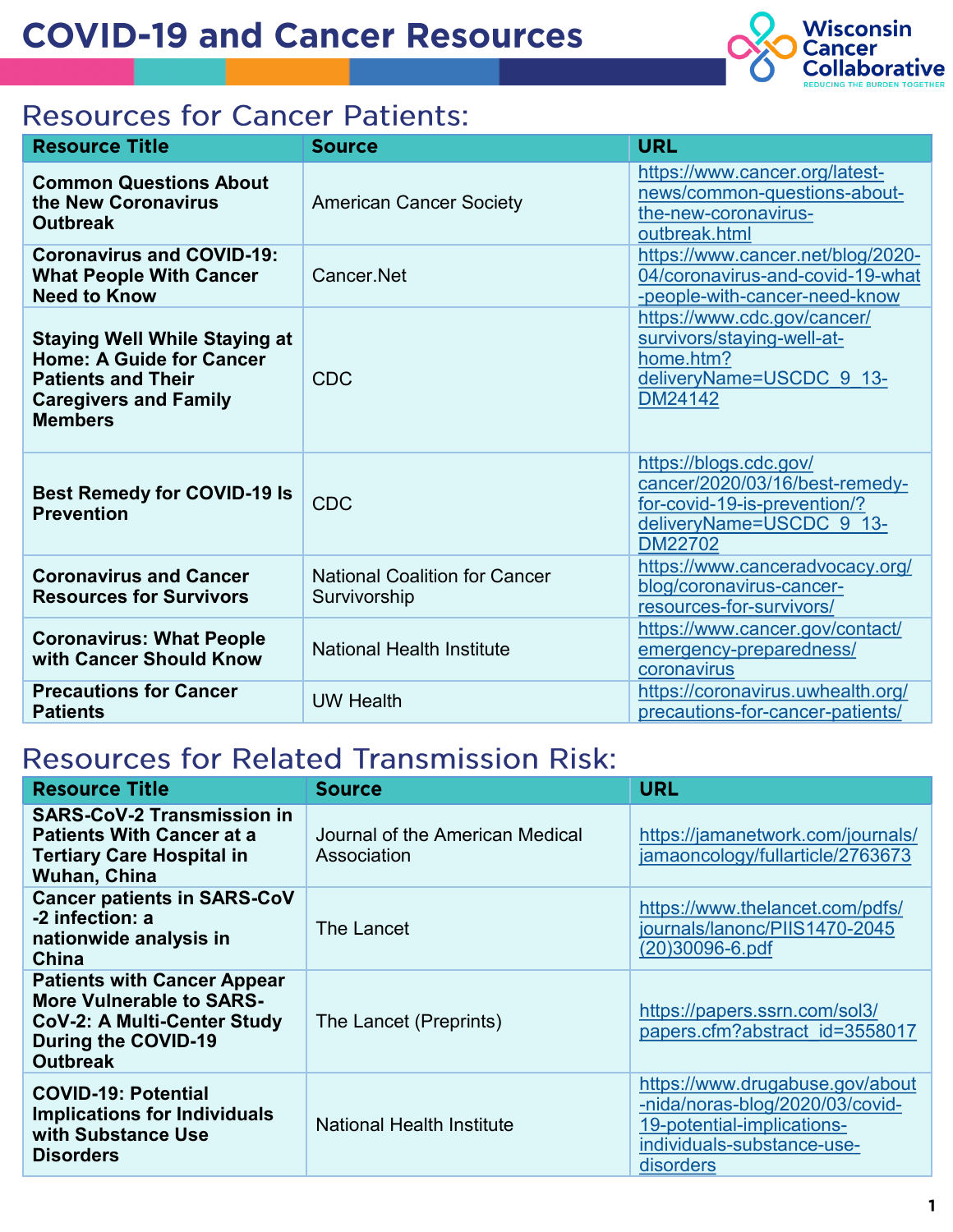

## **Resources Related to Cancer Care Management:**

| <b>Resource Title</b>                                                                                                                                              | <b>Source</b>                                                  | <b>URL</b>                                                                                                                                       |
|--------------------------------------------------------------------------------------------------------------------------------------------------------------------|----------------------------------------------------------------|--------------------------------------------------------------------------------------------------------------------------------------------------|
| <b>COVID-19 Clinical Oncology</b><br><b>Frequently Asked Questions</b><br>(FAQs)                                                                                   | <b>American Society of Clinical</b><br>Oncology                | https://www.asco.org/sites/new-<br>www.asco.org/files/content-files/<br>blog-release/pdf/COVID-19-<br>Clinical%20Oncology-FAQs-3-12-<br>2020.pdf |
| <b>COVID-19 and Cancer:</b><br><b>Lessons From a Pooled</b><br><b>Meta-Analysis</b>                                                                                | <b>American Society of Clinical</b><br>Oncology                | https://ascopubs.org/doi/<br>full/10.1200/GO.20.00097                                                                                            |
| <b>Mitigating the Spread of</b><br><b>COVID-19 and Its Impact on</b><br>Cancer:<br><b>How Cancer Centers Are</b><br><b>Preparing for the</b><br><b>Coronavirus</b> | <b>American Society of Clinical</b><br>Oncology                | https://www.ascopost.com/news/<br>march-2020/mitigating-the-spread<br>-of-covid-19-and-its-impact-on-<br>cancer/                                 |
| <b>Managing Cancer Care</b><br><b>During the COVID-19</b><br><b>Pandemic: Agility and</b><br><b>Collaboration Toward a</b><br><b>Common Goal</b>                   | Journal of the National<br><b>Comprehensive Cancer Network</b> | https://jnccn.org/fileasset/<br>$inccn1804-$<br>Ueda 20118 preprint.pdf                                                                          |
| <b>JNCCN: How to Manage</b><br><b>Cancer Care during COVID-</b><br><b>19 Pandemic</b>                                                                              | <b>National Comprehensive Cancer</b><br><b>Network</b>         | https://www.nccn.org/about/news/<br>newsinfo.aspx?NewsID=1949                                                                                    |

### **Resources for Health Care Providers:**

| <b>Resource Title</b>                                                                                       | <b>Source</b>                                          | <b>URL</b>                                                                                                                                                         |
|-------------------------------------------------------------------------------------------------------------|--------------------------------------------------------|--------------------------------------------------------------------------------------------------------------------------------------------------------------------|
| <b>ASCO Coronavirus</b><br><b>Resources</b>                                                                 | <b>American Society of Clinical</b><br>Oncology        | https://www.asco.org/asco-<br>coronavirus-information                                                                                                              |
| <b>Cancer Care in the Time of</b><br>COVID-19                                                               | <b>American Society of Clinical</b><br>Oncology        | https://connection.asco.org/blogs/<br>cancer-care-time-covid-19                                                                                                    |
| <b>Coronavirus Response</b>                                                                                 | <b>Association of Community Cancer</b><br>Centers      | https://www.accc-cancer.org/<br>home/news-media/coronavirus-<br>response?<br>utm source=informz&utm mediu<br>m=email&utm_campaign=default<br>& zs=eKINd1& zl=Etdf6 |
| <b>Healthcare Professionals:</b><br><b>Frequently Asked Questions</b><br>and Answers                        | <b>CDC</b>                                             | https://www.cdc.gov/<br>coronavirus/2019-ncov/hcp/<br>faq.html                                                                                                     |
| <b>Lung Cancer and COVID-19</b><br><b>Resources</b>                                                         | Lung Cancer Research Foundation                        | https://<br>www.lungcancerresearchfoundati<br>on.org/lung-cancer-covid19-<br>resources/                                                                            |
| <b>JNCCN: How to Manage</b><br><b>Cancer Care during COVID-</b><br><b>19 Pandemic</b>                       | <b>National Comprehensive Cancer</b><br><b>Network</b> | https://www.nccn.org/about/news/<br>newsinfo.aspx?NewsID=1949                                                                                                      |
| <b>COVID-19: Potential</b><br><b>Implications for Individuals</b><br>with Substance Use<br><b>Disorders</b> | <b>National Health Institute</b>                       | https://www.drugabuse.gov/about-<br>nida/noras-blog/2020/03/covid-19-<br>potential-implications-individuals-<br>substance-use-disorders                            |